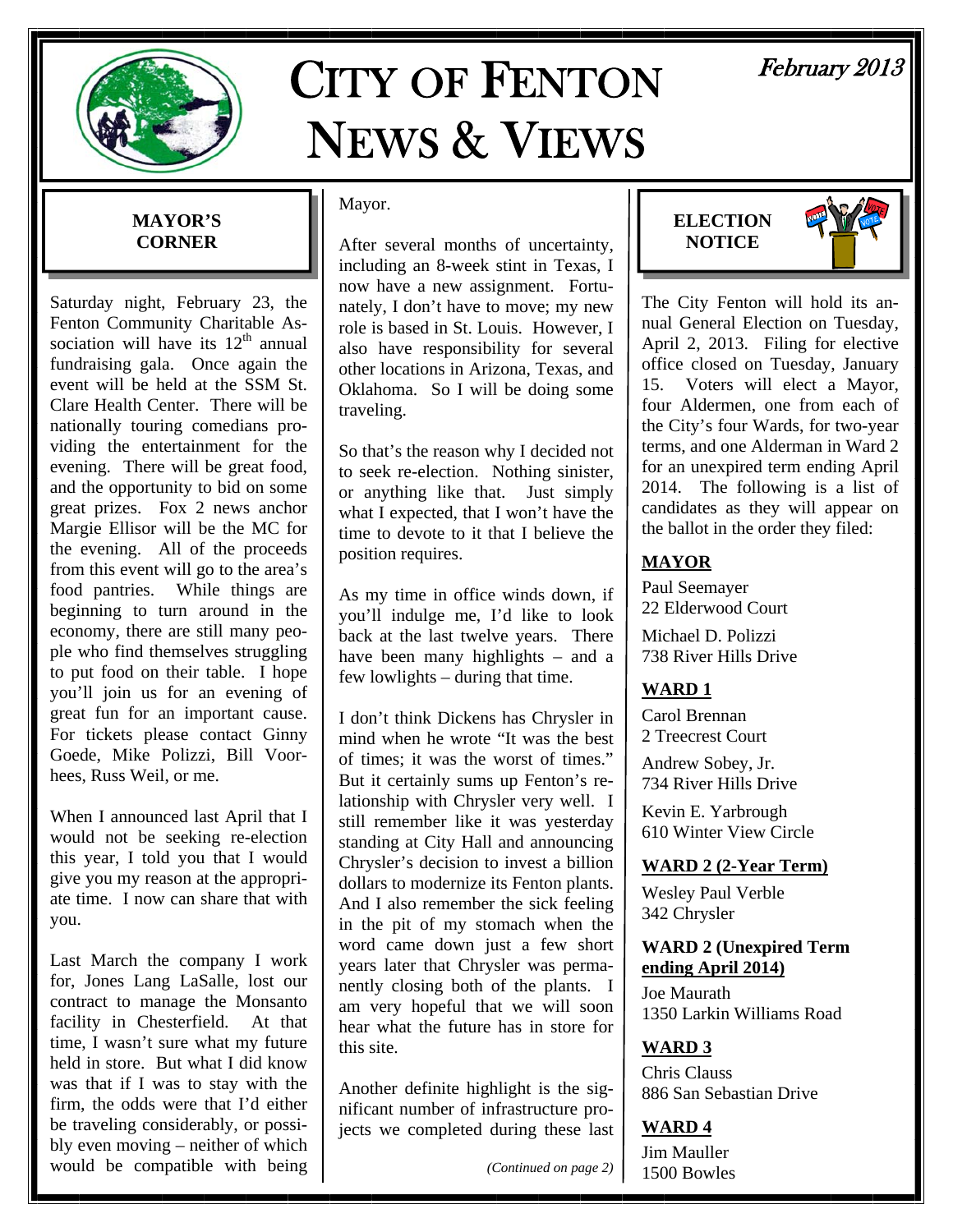### Page 2 FENTON NEWS & VIEWS FENTON NEWS 2013

*MAYOR'S CORNER (Continued from page 1)* 

twelve years. We replaced the streets in Riverside, Somerset Ridge, and Woodway Subdivisions. We widened, and raised out of the floodway, Old Highway 141 from the Jefferson County line to Gravois, including replacing the old bridge on Old Highway 141. We oversaw the construction of Gravois Bluffs Boulevard from Highway 30 and Summit Road to Old Highway 141, and we worked with MoDOT to improve the access to and from Interstate 44. But probably the highest profile transportation project we were able to accomplish was the replacement of the Gravois Road Bridge over the Meramec River.

But if you were to ask me what we built that I'm the most proud of, I would have to say it is the Heroes Memorial in Fenton City Park. When you consider the way that project came together, and the support we received from our entire community during its design and construction, it truly is a unique place. Today it not only serves as a permanent reminder of the terrible events of September 11, 2001, it is a place where people of all ages can remember their own personal heroes. It is a very special place indeed, and I'm proud to have played a small part in its coming into being.

Mayor Dennis Hancock

### **PLANNING & ZONING COMMISSION PUBLIC HEARING**

On **Tuesday, March 5, 2013**, the Planning & Zoning Commission will hold a Public Hearing at **7:00 p.m.** during their regularly scheduled meeting at City Hall to consider the following:

### **NEW BUSINESS**

- A petition by Civil Engineering Design Consultants, Inc., to amend the Site Development Plan for Pointe Fenton (approved under Case 2006-REZ-02) for additional parking spaces. The parcel is addressed as 2 Soccer Park Road and is zoned "BP-4" Planned Business Park District.
- A petition by Fisher Family Trust Limited Partnership, LLC, for a resubdivision and boundary adjustment to two existing lots to create three lots. The parcels affected are addressed as 2000 Mraz Lane and 535 N. Highway Drive and are zoned "BP-3" Business Park-General Office Centers, Small Warehousing District.
- A petition by Fisher Family Limited Partnership, LLC (K&K Supply) requesting a Special Use Permit for outdoor storage of equipment and materials at 2000 Mraz Lane. The parcel is zoned "BP-3" Business Park-General Office Centers, Small Warehousing District.
- A petition by Gateway Bell, LLC, for a Special Use Permit to operate a drive through facility at 611 Gravois Road. The parcel is zoned "OT-2" Olde Towne Family Entertainment/Commercial Zone **District**

For more information, please call (636) 349-8110.



City offices will be closed Monday, February 18 **President's Day**





The following businesses have applied for an occupancy permit and are planning on calling Fenton "home":

*Santec Consulting Services*  1859 Bowles Avenue, Suite 250 (engineering consulting)

*Cummins Mid South LLC*  2247 Cassens Drive (sales, services and rental of generators)

*Saikrup, LLC*  1545 Fencorp Drive (office and warehouse for sales and distribution of industrial products)

*Rogers-Schmidt Engineering Co., P.C.*  1736 West Park Center Dr., Ste. 204 (engineering consulting)

*Bradford Systems Corporation*  938 S. Highway Drive (administrative and warehouse for sales of commercial storage)

*Sapco Inc.*  519 Rudder Road, Suite C (packaging ready to drink alcohol and cocktail products)

*Goodman Networks*  2095 Corporate 44 Drive (office and warehouse for telecommunications equipment)

*Rainbow Apparel Co.* 695 Gravois Bluffs Blvd., Suite B (womens clothing apparel)

Welcome to Fenton. We are glad you are here!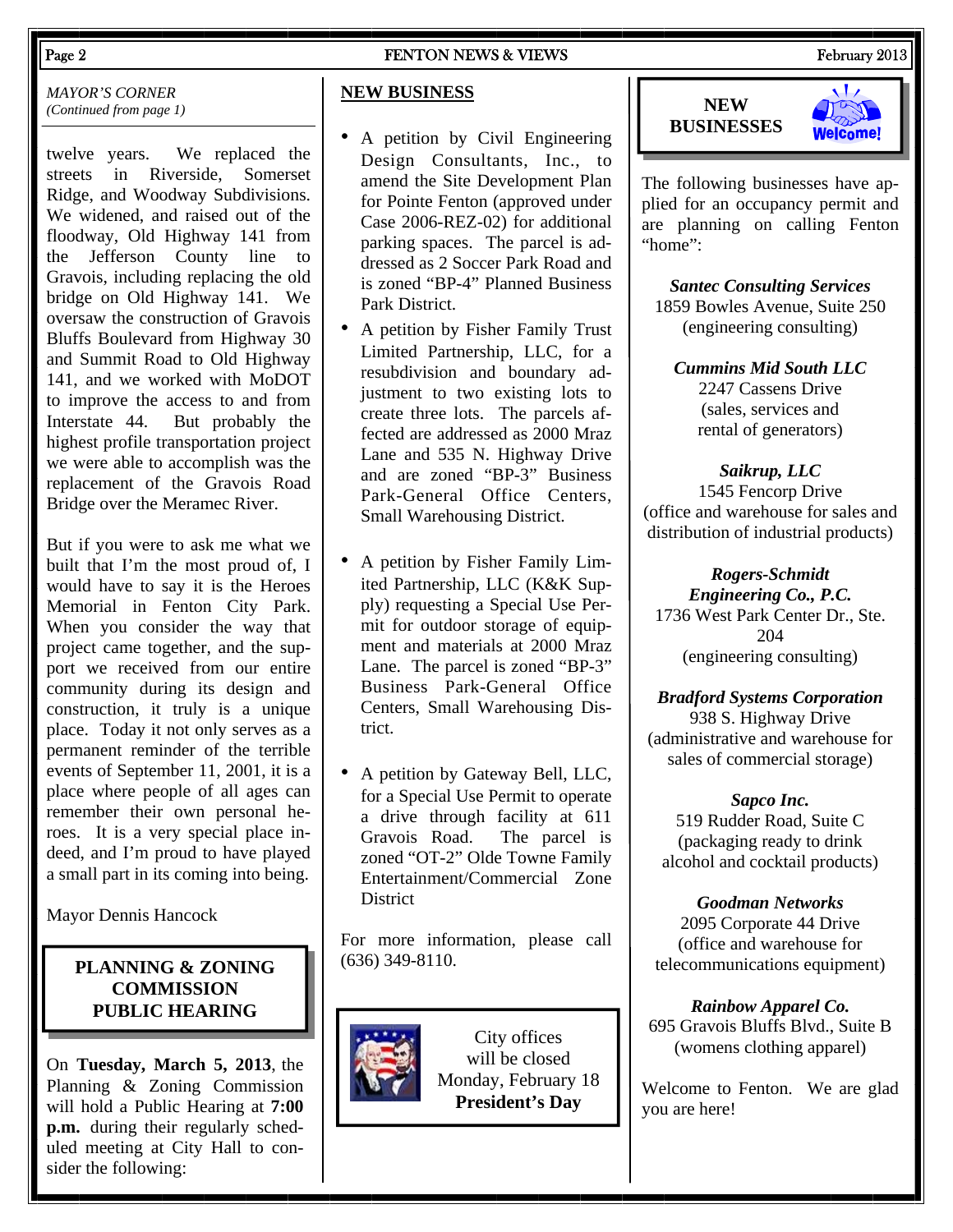### Page 3 FENTON NEWS & VIEWS FEDEL ASSESSMENT RESERVE TO A RESERVE THE RESERVE TO A RESERVE THE RESERVE TO A RESERVE THE RESERVE TO A RESERVE THE RESERVE TO A RESERVE THE RESERVE TO A RESERVE THE RESERVE TO A RESERVE THE RES



### **PARKS & RECREATION HAPPENINGS**

*For information on these programs, including fees and times, check out a copy of the "Beacon".* 

### **SENIOR LUNCH AND BINGO**



Adults, 55+, are invited to our next Lunch and Bingo at RiverChase. Join us on **Wednesday, March 13** at 10:30 a.m. To celebrate St. Patrick's Day, the Holy Infant Dancers will be performing. What's on the menu this month? Corned Beef and Cabbage.

### **12TH ANNUAL HEALTH FAIR**

Stop by on Saturday, March 9, 8:30-



11:30 a.m., for the 12th Annual Health Fair. This event is co-sponsored by Des Peres Hospital and Delmar Gardens of Mera-

mec Valley and is FREE to the public. Enter for a chance to win a Raleigh Mountain Bike from Olde Towne Fenton Cyclery. If interested in the free health screenings including full cholesterol screens (total LDL, HDL, triglycerides), Glucose, PSA , please call 1-888- 457-5203 to reserve your spot. Fasting is required for screenings.

### **"FENTON FLICKS" FAMILY MOVIE SERIES COMING THIS SUMMER**

RiverChase is proud to present three (3) spectacular movies for the entire family.

June 22 *Finding Nemo*





July 20 *Field of Dreams*

October 26 *Ghostbusters*

The movies will be played at Fenton City Park and also at RiverChase's outdoor pool. Sponsorship opportunities are available! Please call (636) 343-0067 or kbuemi@fentonmo.org for more event details and community partnership information.

*For information on all programs (including fees and times), contact RiverChase of Fenton at (636) 343- 0067. You can also check out the Beacon at www.fentonmo.org.*



**There will be no change to pickups on the week of Presidents' Day, January 18, 2013.**

Christian Environmental Services, the hauler for the City of Fenton, will pickup trash and recycling on the regularly schedule days.

To see the Holiday Schedule for pickups go to their website at www.christianenvironmentalservices. com .

### **RECYCLING DROP OFF LOCATIONS**

For recycling drop off locations and information on what to recycle, check out St. Louis County's webpage at www.stlouisco.com and click on "Health and Wellness" and the "Recycling and Solid Waste" tabs.

For more information call (314) 615- 8958. They can also be reached by email at recycle.doh@stlouisco.com and the Information and Special Events line is (314) 615-8989.



We would like to remind all our pet owners to have your pets on a leash and to pick up after them while in parks and other public places. It's the law.

**Reminder**—Plastic bag dispensers with bags have been installed in the parks. Please utilize these bags—they are there for your convenience. If you have extra plastic bags at home, feel free to bring them to the park to restock the dispensers.

Be a considerate and thoughtful neighbor and help keep our City and parks clean.

### **VOTER REGISTRATION REMINDER**



**Wednesday, March 6**

is the last day to register to vote or change your voter registration prior to the election. For more information, contact the St. Louis County Election Board at (314) 615-1800.

Watch your mail for a postcard from the St. Louis County Elec-I tion Board for more information.

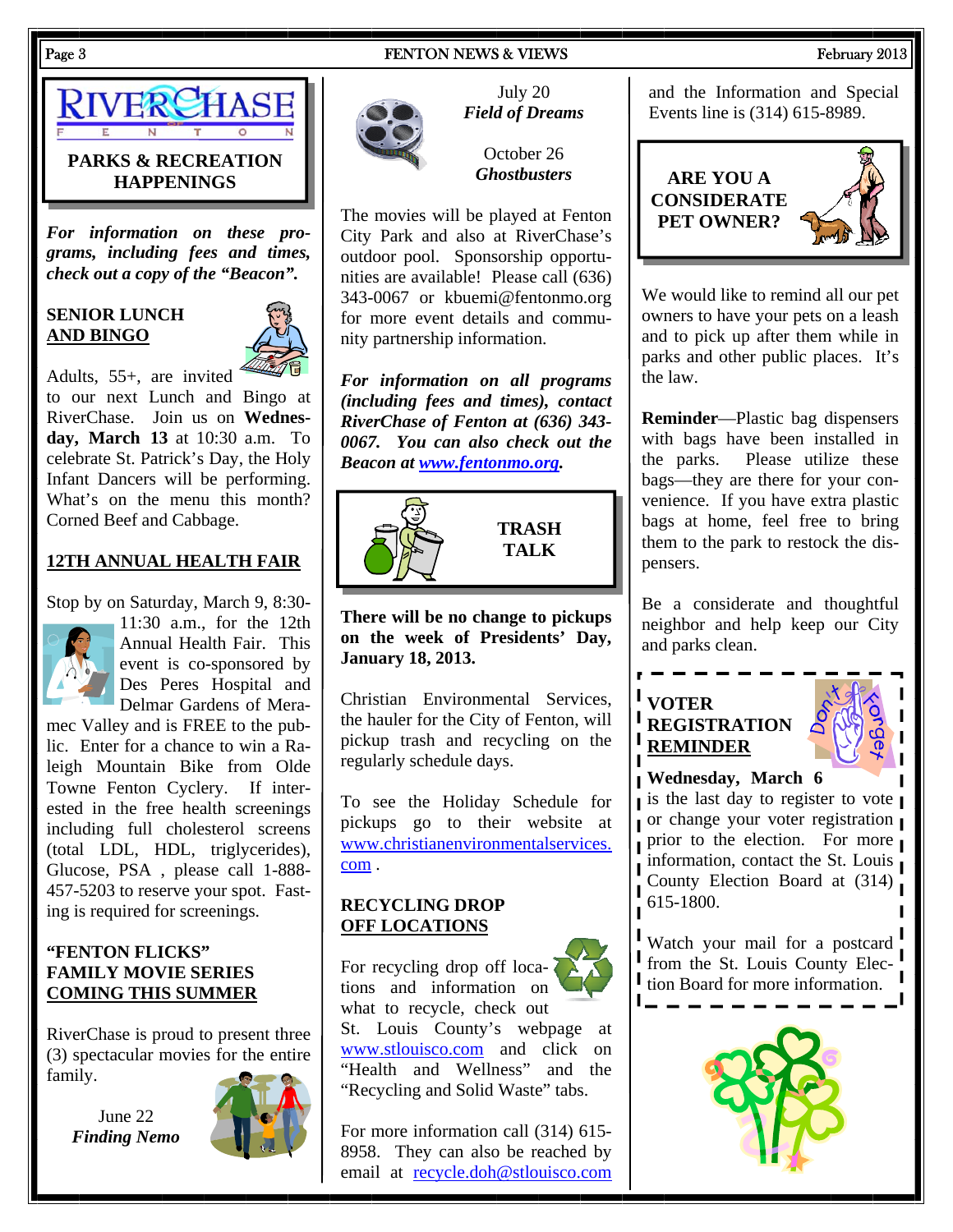### Page 4 FENTON NEWS & VIEWS FEDEL ASSESSMENT RESERVE TO A RESERVE THE RESERVE TO A RESERVE THE RESERVE TO A RESERVE THE RESERVE TO A RESERVE THE RESERVE TO A RESERVE THE RESERVE TO A RESERVE THE RESERVE TO A RESERVE THE RES



**ST. LOUIS COUNTY POLICE—FENTON PRECINCT UPDATE** 

### **WHAT TO DO IF YOU ARE INVOLVED IN AN ACCIDENT**

Stay calm; check to see if anyone is injured, if you have a cell phone **DIAL 911, if an emergency or (314) 889-2341 for nonemergency.** Make sure to tell the dispatcher your exact location. Once you give the call taker your location, stay on the line; you might

need to be transferred to another police agency.  $\mathcal{L}_{\mathbb{Q}}$ The more exact a



location you can give the quicker an officer will arrive. **(Example—I am eastbound on I-44, west of the Bowles exit).** State law requires the parties involved to exchange information, name, address, phone number, insurance information. Try to obtain the policy number and agent's name; it really helps later.

### **WANT CRIME UPDATES EMAILED TO YOU AS SOON AS THEY OCCUR?**

Become a part of the Neighborhood Watch Program for the Fenton area by sending in your request via email to Officer Aaron Dilks at adilks@stlouisco.com. You will receive weekly Fenton crime summaries, crime tips, and immediate pertinent crime information. You will also be notified of any upcoming police related events, fundraisers, and community gatherings. We hope to hear from you!

**Neighborhood Policing Officer (636) 349-8120 P.O. Aaron Dilks-Ext. 1123** 

> **Precinct Phone (636) 349-8120**



When you change your clock for Daylight Savings Time, Sunday, March 10, don't forget to change the battery in your smoke detector.

### **RESIDENTIAL REMINDERS**

### **GARAGE SALES**



The season of garage sales will be here in the

blink of an eye. If you plan to have a garage sale, don't forget to stop by City Hall and obtain a permit. **There is no charge for the permit.**

Up to four  $(4)$  2' x 3' signs can be placed on any private property with the owner's consent. *Please do not place signs in the public right-ofway.* Also, please pick up your signs the same evening after the yard sale or after the last day of the sale.

### **SELLING YOUR CAR?**

This is just a reminder that vehicles for sale cannot be parked on nonresidential property (except for car sales lots) or City streets. Residents can get a permit to display a "For



Sale" sign on their personal vehicles parked on their driveway. Permits can be obtained **at no charge** from City Hall.

For verification of registration, please bring your title or pink slip with you. If there are any questions, please call City Hall at (636) 343-2080



### **FENTON HISTORICAL SOCIETY**

We may be in the middle of February, but it's time to THINK SPRING! Since 1994 the Fenton Historical Society has held a Spring Luncheon. As this favorite time of year approaches, we are again planning for our upcoming –



### **Annual Spring Luncheon and Antique Appraisal**

We are currently finalizing the date and location of this much anticipated event. The announcement will be in the next newsletter. You may also contact us on our website:

### fentonhistory@hotmail.com

Or call the museum:



As a reminder, our 2013 calendars featuring vintage photographs are still available at the museum and at City Hall.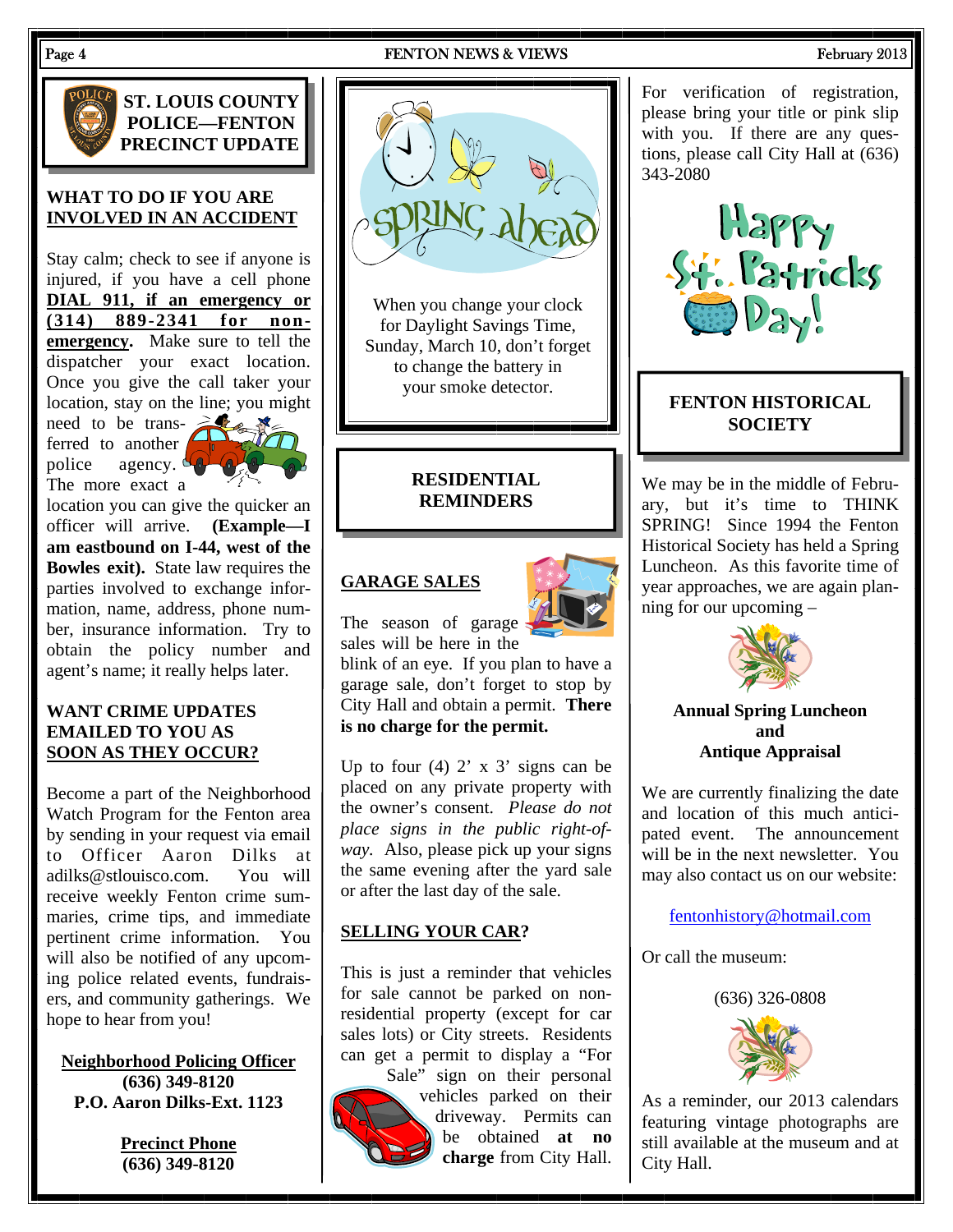### Page 5 FENTON NEWS & VIEWS FEDEL ASSESSMENT REPORTS FEBRUARY 2013

# **SALES TAX REDISTRIBUTIONS**

Total monthly sales tax generated for *December 2012* was \$573,633. Of that, \$360,526 (62.8%) went to tax redistribution, which brings the total redistribution for 2012 to \$2,869,132 (59.0%). The amount of sales tax redistributed back to St. Louis County for December 2012:

| "∆″<br><b>Sales Tax Summary</b> |                                                                           | "B" (Pool)<br><b>Sales Tax Summary</b> |                         | Combined<br><b>Sales Tax Summary</b> |                         |
|---------------------------------|---------------------------------------------------------------------------|----------------------------------------|-------------------------|--------------------------------------|-------------------------|
|                                 | I Generated Redistributed Generated Redistributed Generated Redistributed |                                        |                         |                                      |                         |
| \$452,376                       | \$244,652<br>$(54.1\%)$                                                   | \$121,257                              | \$115,874<br>$(95.6\%)$ | \$573,633                            | \$360,526<br>$(62.8\%)$ |

If you have additional questions, please contact your Alderman.

### **FREE INCOME TAX ASSISTANCE FOR SENIOR CITIZENS**

Free assistance with simple Federal and State income tax forms and the Missouri Property Tax Credit Claim (Mo-PTC or "Circuit Breaker") is available through the St. Louis County Department of Human Services County Older Resident Program (CORP).

Tax assistance is provided by appointment for St. Louis County residents who are 60 years or older with an income of \$51,000 or less. Appointments may be scheduled Monday - Thursday, 9:00 a.m. - 2:00 p.m. by calling (314) 615- 4037.



### **DECISIONS FROM THE JANUARY 24 BOARD OF ALDERMEN MEETING**

### *Decisions*



- $\checkmark$  Approved, with conditions, a petition by Steve Jackson of a proposed remodel to an existing building at 300 Water Street to provide a second floor loft residence. The property is zoned "OT -1" Olde Towne Historic Zone District.
- $\checkmark$  Reappointed Charles Jahneke— Ward 1, Eric Gordon—Ward 2, Diana Biras—Ward 4, to the City's Park, Beautification & Recreation Committee with terms ending January, 2015.
- $\checkmark$  Approved the promotion of two Maintenance Worker I positions to two Maintenance Worker II positions for an increase, not to exceed, \$6,300.00 in the 2013 Budget.
- $\checkmark$  Approved a request for a reduction of the existing insurance requirements for United States Sports Specialty Association to \$2.0 million per occurrence with unlimited occurrences.

### *Ordinances*



**#3304** Renews the Irrevocable Letter of Credit with Ronald E. Emmenegger Enterprises, Inc. guaranteeing subdivision improvements for the Estates of Uthoff Valley.

**#3305** Waives the Performance Bond requirement of the existing Agreement with Lifeguards Unlimited, Inc. for Aquatic Services at RiverChase.

**#3306** Approves a five-year Agreement with Bottling Group, LLC d/b/a Pepsi Beverages Company as sole supplier and distributor of Beverages to all City facilities.

**#3307** Approves a twenty-five year Site Lease and Maintenance Agreement with the Metropolitan Park and Recreation District, d/b/a Great Rivers Greenway District for property at 1400 and 1250 Yarnell Road.

**#3308** Approves a Cooperation Agreement with the Metropolitan Park and Recreation District, d/b/a Great Rivers Greenway District for the extension of the Meramec Greenway Trail.

**#3309** Amends Ordinance No. 2791 Financial Policies Manual, Section 1300 Insurance Coverage Policy.

**Bill 13-07** Regulates the sale of Ephedrine and Pseudoephedrine Products within the City of Fenton, Missouri. *Bill Failed.*

### *Resolutions*

**R13-01** Resolution of Intent on the part of the City of Fenton, Missouri, regarding Sales Tax Redistribution in St. Louis County.